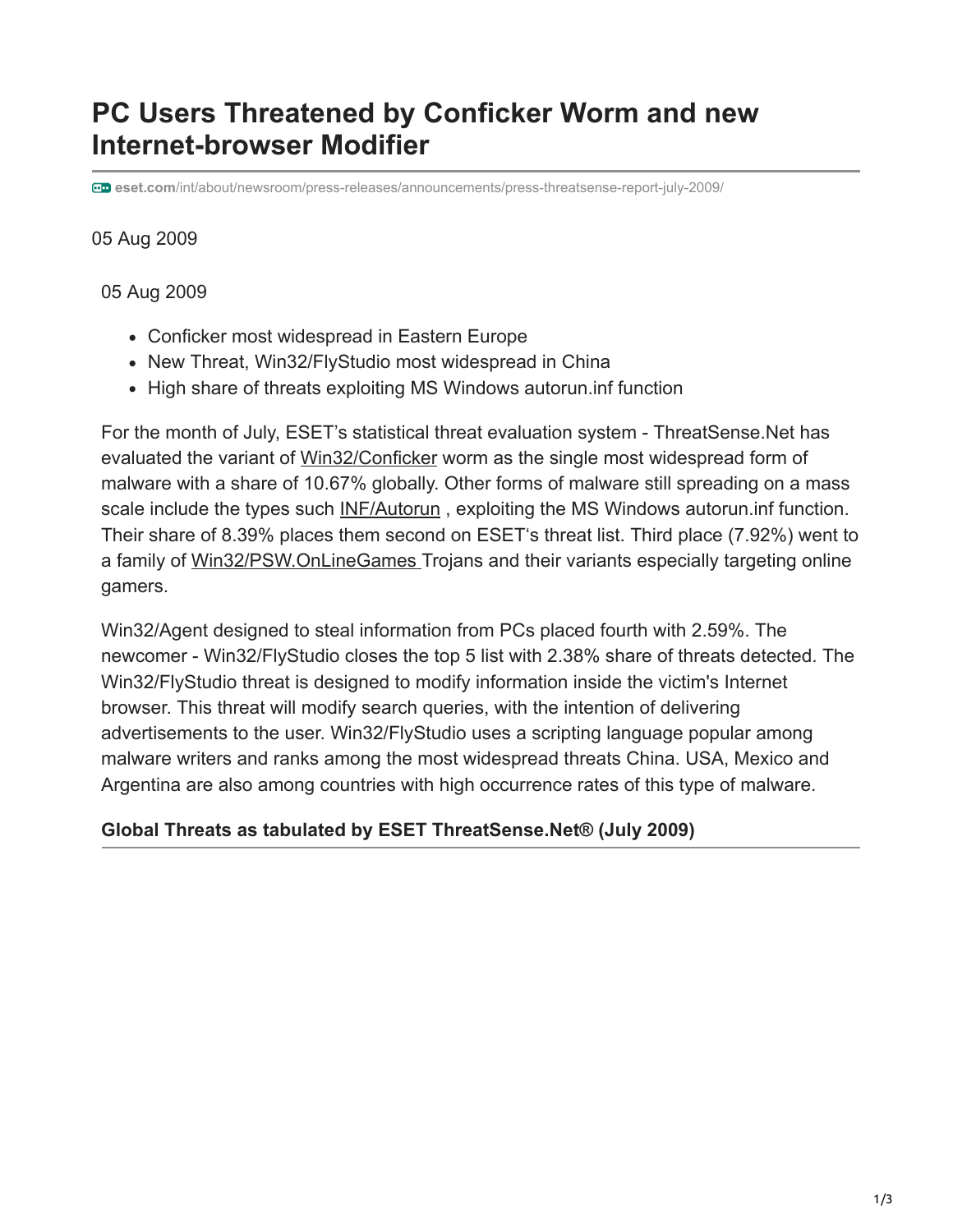## **EUROPE, MIDDLE EAST, AFRICA (EMEA)**

D

Conficker remains top threat in Easter Europe, on rise in UK and Italy. For the month of July, Slovakia and the Czech Republic remain among regional exceptions where Win32/TrojanDownloader.Bredolab.AA is the most widespread threat, with a share of 5.89% and 6.48%, respectively. This kind of malware has the capability to copy itself into the system files and executing itself with every boot-up. At the same time, it establishes communication with a remote server via HTTP protocol. In other words, when this trojan horse is in the PC system, its only mission is downloading additional malware – especially adware, spyware or other threats out from different servers and places on the internet.

Also afflicting other European countries, Win32/TrojanDownloader.Bredolab.AA ranks lower to Win32/Conficker that remains top threat in Ukraine (32.55%); Russia (23.02%); Bulgaria and Lithuania (15.43%); Romania (15.4%); South Africa (12.22%); Italy (10.4%); Great Britain (7.97%); Austria (5.31%), and Germany (4.46%).

For the month of July, Poland and France were dominated by a mixture of Trojans of the Win32/PSW.OnLineGames family targeting the virtual identities of online gamers. The share of intercepted infiltrations of this type of threat reached 14.12% in Poland and 11.23% in France.